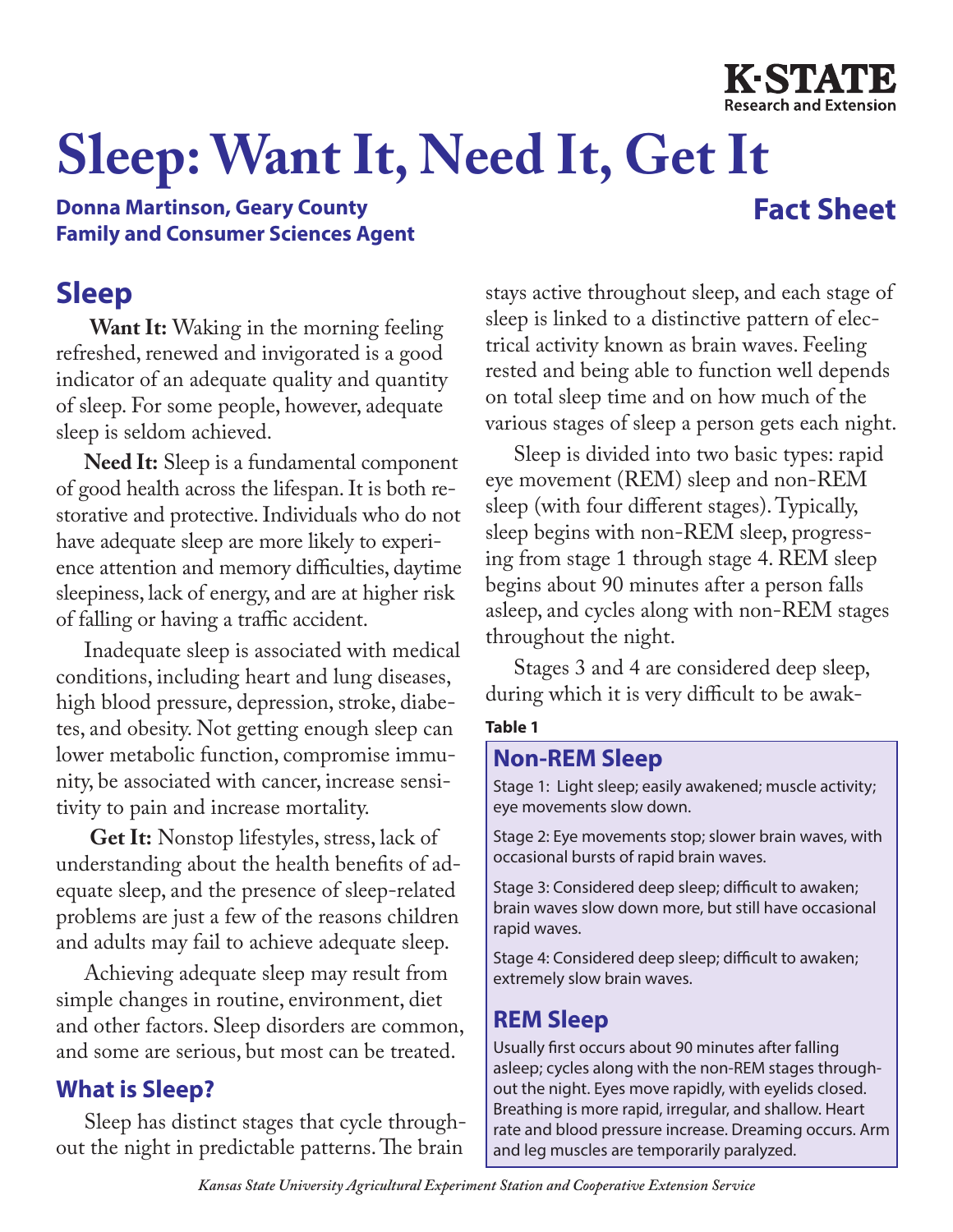ened. Deep sleep is considered the "restorative" part of sleep and is necessary for feeling well rested and energetic during the day.

Dreams occur during REM sleep. While dreaming, arm and leg muscles are temporarily paralyzed so the sleeper cannot act out dreams.

If REM sleep is disrupted during one night, it is typically longer than normal in subsequent nights until caught up.

Infants spend half or more of their total sleep time in REM sleep. As a person matures, the percentage of total sleep time spent in REM decreases to about one-fifth of sleep time.

It is known that REM sleep stimulates the brain regions used in learning and the formation of memories. Studies show, however, that other stages of sleep are also important for brain function.

**Dreams:** Why people dream is not well understood. Animal studies suggest that dreams may reflect the brain's sorting and selectively storing important new information acquired while awake. During the time this information is processed, the brain might revisit scenes from the day while pulling up old memories. This may be why childhood memories mingle with more recent events during dreams.

#### **How Much Sleep Is Enough?**

Several factors determine how much sleep is enough.

Healthy adults, when given unlimited opportunity to sleep, will sleep on average between eight and eight and one-half hours. But normal sleep needs range from seven to nine hours.

Sleep needs also change throughout the lifecycle. Table 2 illustrates the amount of sleep a person generally needs to function well during the day.

As people get older, the pattern of sleep also changes. For example, children spend more time in the deep sleep stages than do adults.

#### **Table 2**

| <b>Life Stage and Sleep</b>  |                                            |
|------------------------------|--------------------------------------------|
| Life Stage                   | Average number of hours<br>of sleep needed |
| Infants                      | $16 - 18$                                  |
| <b>Babies and Toddlers</b>   | $12 - 14$                                  |
| Preschoolers                 | $10 - 12$                                  |
| <b>Elementary School Age</b> | minimum 9                                  |
| <b>Teenagers</b>             | minimum 9                                  |
| <b>Adults</b>                | $7-9$                                      |

Hormonal influences shift adolescents' biological clock. Teenagers are more likely to go to bed later than younger children and adults, and to sleep later in the morning.

From midlife through late life, people's sleep is more interrupted by wakefulness during the night. These interruptions decrease both the quantity and quality of sleep in adults. Many older people complain of difficulty falling asleep, early morning awakenings, frequent and long awakenings during the night, daytime sleepiness, and lack of refreshing sleep. Sleep problems may be related to lifestyle or may result from medical problems or the medications or treatments of those medical problems.

Some evidence suggests that the biological clock shifts in older people, toward going to sleep earlier at night and waking up earlier in the morning. This does not mean older people can get by with less sleep than younger people.

Brain disorders such as Alzheimer's disease may also disrupt the body's biological clock.

**Quality vs Quantity:** Both are important. People whose sleep is frequently interrupted or cut short may not get enough of both non-REM sleep and REM sleep. Both types of sleep appear to be crucial for learning and memory – and perhaps for the other restorative benefits of healthy sleep, including cell growth and repair.

Just one night of inadequate sleep can ad-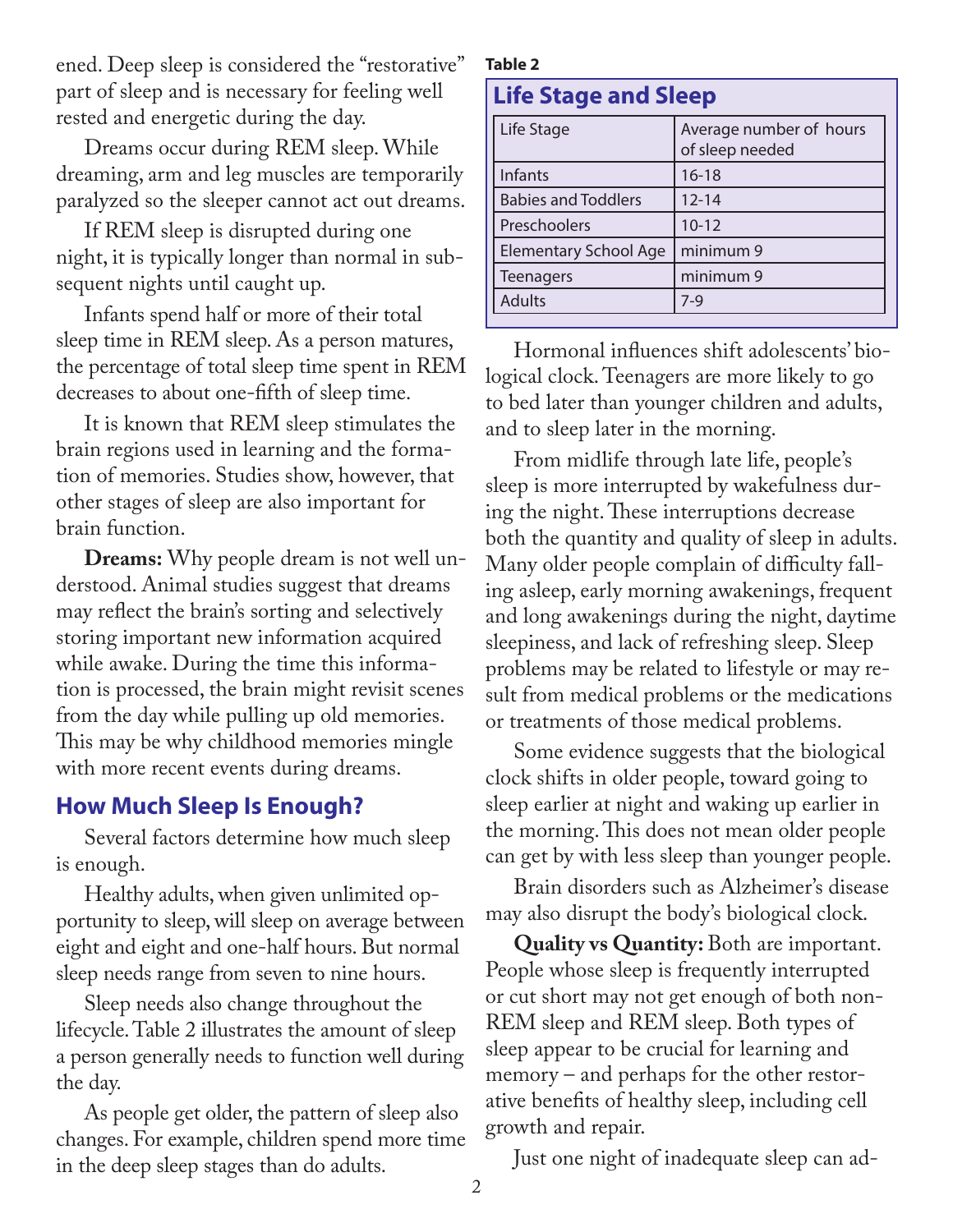versely affect a person's functioning and mood during at least the next day. Trying to make up lost sleep on a weekend does not completely erase a person's sleep deficit.

#### **What Makes A Person Sleep?**

The daily need for sleep may be driven, at least in part, by a naturally occurring compound called adenosine. It builds up in the blood while a person is awake. When a person sleeps, the body breaks down the adenosine. This molecule may help the body keep track of lost sleep and trigger sleep when needed. Because of such molecular feedback, a person cannot adapt to getting less sleep than the body requires.

Another sleep trigger is a person's "biological clock" – that is, the bundle of cells in the brain that respond to light signals received through the eyes. Darkness signals the biological clock to trigger the production of the hormone melatonin. This hormone increases through the night, making a person feel drowsy, with the greatest effect between midnight and 7 a.m. A second, milder, low may be in midafternoon, coinciding with another rise in melatonin.

#### **The Sleep-Health Connection**

**Brain at work:** During sleep, the brain is at work forming pathways necessary for learning, creating memories, and new insights. It is thought that sleep has an adaptive function that helps a person consolidate and fix memories and advance learning.

Inadequate sleep reduces a person's ability to perform, think, concentrate, learn and react. It increases anxiety, confusion, irritability and depression. Simple tasks can become difficult. An increased number of mistakes are made, including misjudgments while driving.

Creative insights often occur during sleep. Creative problem-solving, artistic and scientific innovations have been associated with adequate sleep.

**Memory:** Sleep deprivation may interfere with short-term, or working, memory which is involved in temporarily storing and managing information. Sleep appears necessary for the acquisition of procedural memories, that is, memory of skills and procedures.

**Mood:** Adequate sleep promotes optimal brain performance for emotion control, decision-making and social interactions. Studies consistently show that lack of sleep increases irritability, volatility, and depression.

**Immune system:** The immune system's production of cellular hormones called cytokines also influences a person's need for sleep. Cytokines are compounds made in large quantities in response to certain infectious diseases or chronic inflammation and may prompt a person to sleep more than usual. The extra sleep may help conserve the resources needed to fight the infection. Recent studies confirm that being well rested improves the body's response to infection.

**Obesity:** Sleep deprivation alters hormones involved in appetite control and metabolism. Inadequate sleep has been shown to drive down leptin levels, which regulate the feeling of satisfaction after eating, and increases the hormone ghrelin, which stimulates appetite. The result of leptin decrease and ghrelin increase can be a nearly insatiable appetite, with a desire for high-carbohydrate, calorie-dense foods. A good night's sleep may be as essential to disease prevention and healthy weight maintenance as a nutritious diet.

**Digestive problems:** Inadequate sleep can cause problems such as constipation, diarrhea, excessive gas, abdominal pain, and heartburn.

**Heart, blood pressure, and stroke:** Sleep gives the heart and vascular system a much needed rest. If adequate rest is not achieved,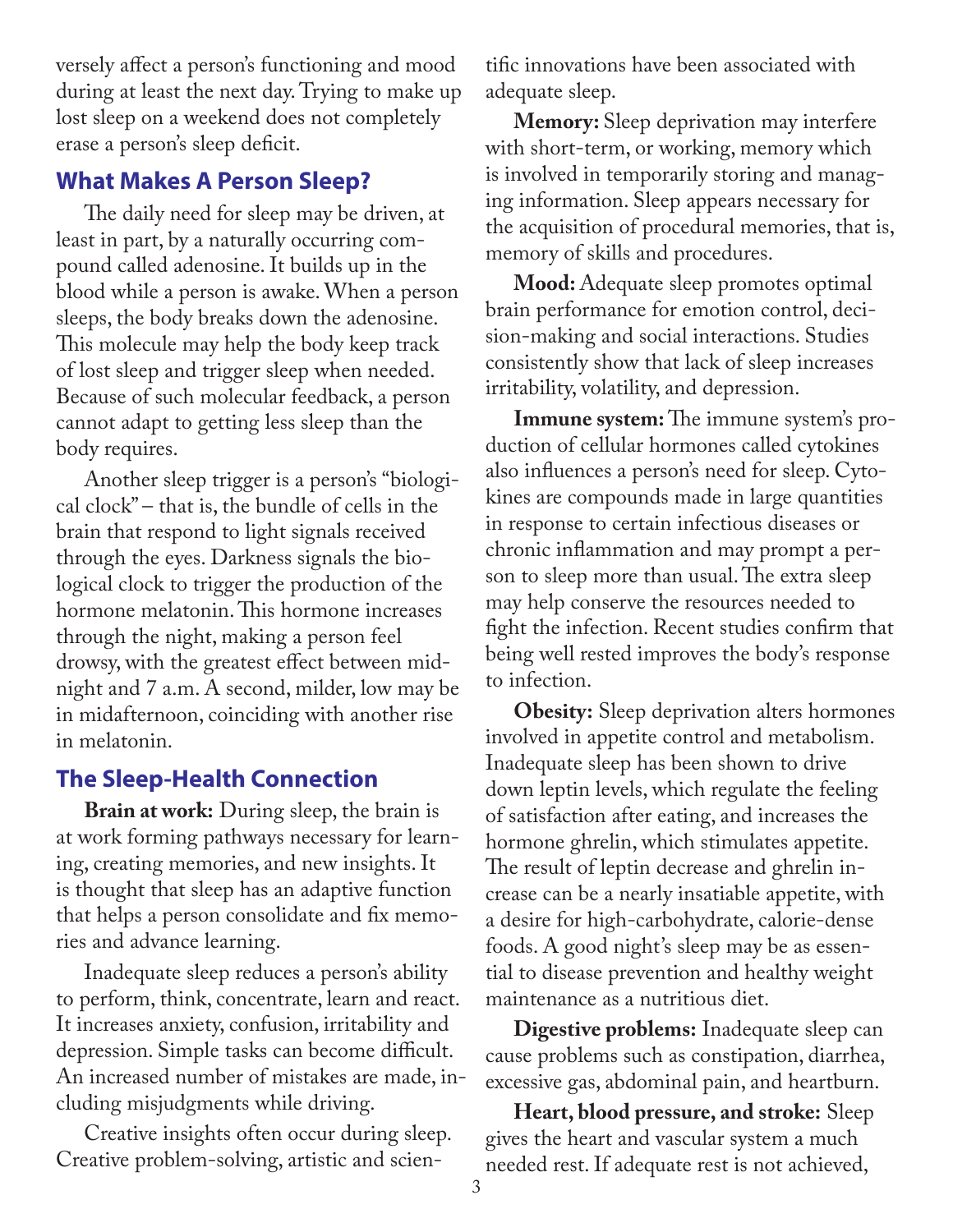it might inhibit a dip in blood pressure that is important for good cardiovascular health. If blood pressure does not drop, a person is more likely to experience strokes, chest pain known as angina, an irregular heartbeat, heart attacks, and to develop congestive heart failure (fluid buildup in the body because the heart is not pumping sufficiently).

A lack of sleep puts the body under stress and may trigger the release of more adrenaline, cortisol, and other stress hormones during the day. These hormones contribute to blood pressure not dipping during sleep, thereby increasing the risk for heart disease. Inadequate sleep may also negatively affect the heart and vascular system by the increased production of proteins thought to play a role in heart disease. Some studies find that people who chronically do not get enough sleep have higher blood levels of C-reactive protein, which has been associated with a greater risk of developing hardening of the arteries (atherosclerosis).

**Hormones:** Deep sleep triggers more release of growth hormone, which fuels growth in children and boosts muscle mass and the repair of cells and tissues in children and adults. Sleep's affect on the release of sex hormones also relates to puberty and fertility.

**Diabetes:** A distinct rise and fall of blood sugar levels during sleep appears to be linked to sleep stage. Not getting enough sleep, or enough of each sleep stage disrupts this pattern.

Cancer, lung diseases, sensitivity to pain, and increased mortality are other sleep-health connections under study.

Microsleep, or very brief episodes of sleep in an otherwise awake person, can result from sleep deprivation. Microsleep that occurs while driving or working around machinery increases the risk of accidents.

#### **Common Signs of a Sleep Disorder**

Following is a list of common signs of a sleep disorder. Consult a doctor if you have any of them:

- It takes more than 30 minutes to fall asleep at night.
- You awaken frequently in the night and then have trouble falling back to sleep.
- You awaken too early in the morning.
- You frequently don't feel well rested despite spending 7-8 hours or more asleep.
- You feel sleepy during the day and fall asleep within 5 minutes if you have an opportunity to nap, or you fall asleep at inappropriate times during the day.
- Your bed partner claims you snore loudly, snort, gasp, or make choking sounds while you sleep. Or your partner notices your breathing stops for short periods. Such occurrences are symptoms of sleep apnea.
- You have creeping, tingling, or crawling feelings in your legs that are relieved by moving or massaging them, especially in the evening and when you try to fall asleep.
- While falling asleep or dozing, you have vivid, dreamlike experiences.
- You have episodes of sudden muscle weakness when you are angry, fearful, or when you laugh.
- You feel as though you cannot move when you first wake up.
- Your bed partner notes that your legs or arms jerk often during sleep.
- You regularly need to use stimulants to stay awake during the day.

**Note:** Although children can show some of the same signs of a sleep disorder, they often do not show signs of excessive daytime sleepiness. Instead, they may seem overactive and have difficulty focusing and concentrating.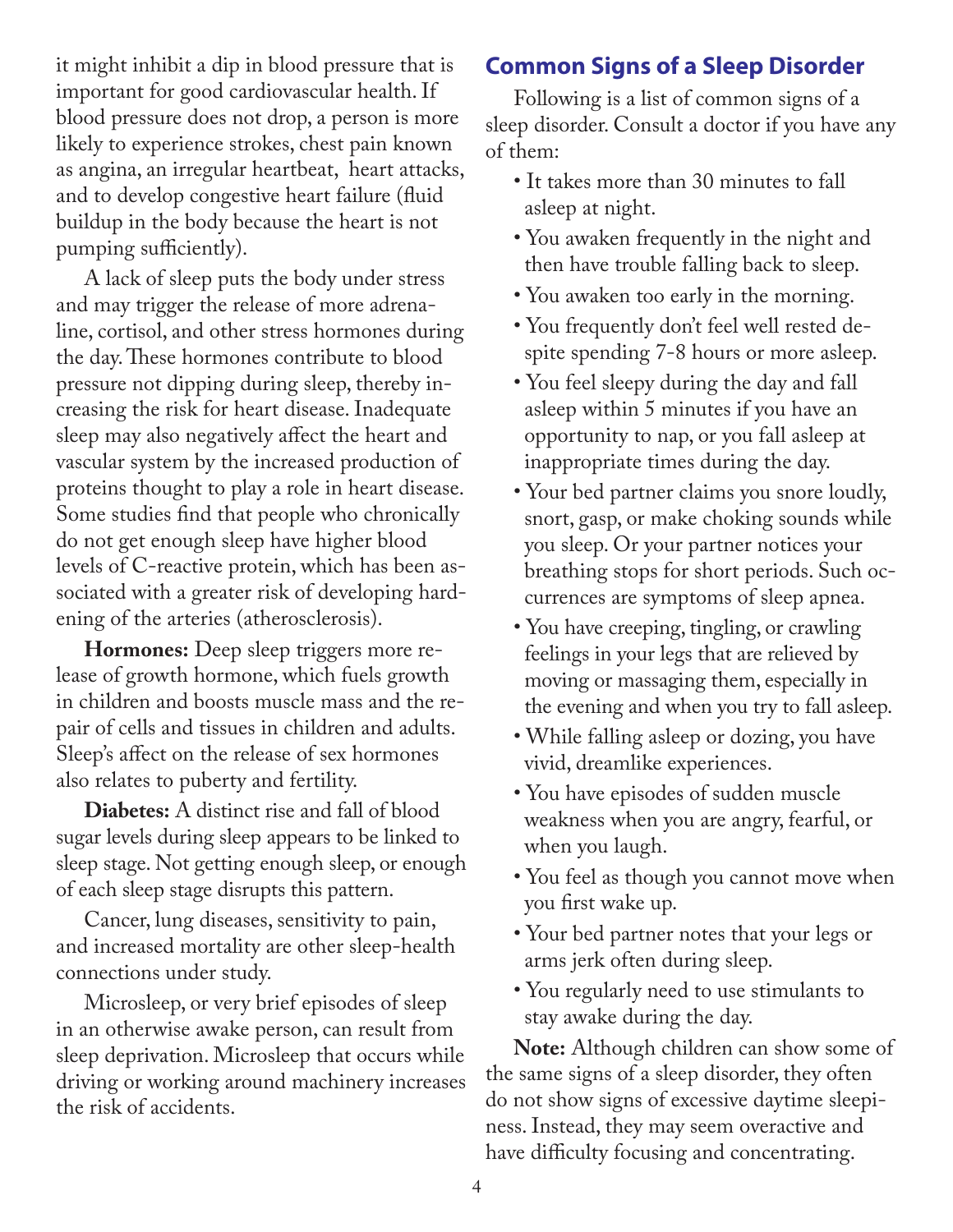They also may not do their best in school. It is estimated that as many as 20 percent of children who have been diagnosed with attention deficit hyperactivity disorder (ADHD) actually have a sleep disorder.

**Snoring:** Snoring occurs when air flows past relaxed tissues in the throat, causing tissues to vibrate as you breathe, creating hoarse or harsh sounds. Factors leading to snoring include mouth anatomy, alcohol consumption, nasal problems, and sleep apnea. Snoring may indicate other health concerns such as obstructive sleep apnea, nasal obstruction or obesity.

**Parasomnias:** Parasomnias are disruptive sleep-related disorders that can occur during arousals from REM sleep or partial arousals from non-REM sleep. Parasomnias are characterized by undesirable physical or verbal behaviors, such as walking or talking during sleep. They occur in association with sleep, specific stages of sleep or sleep-wake transitions.

**Other common roadblocks to sleep:** A number of other conditions can compromise the ability of a person to get adequate sleep. These conditions include: depression or anxiety; need to urinate during the night (may be due to an enlarged prostate in men or from cystitis in women); side effect of medication; hormonal changes (menopause); gastroesophageal reflux disease (or GERD); snoring partner; restless leg syndrome; inability to get comfortable because of pain; nighttime asthma; clenching or grinding of teeth (bruxism).

#### **Tips for Getting a Good Night's Sleep**

**Stick to a sleep schedule.** Go to bed and wake up at the same time each day. Sleeping late on weekends won't fully make up for the lack of sleep during the week and will make it harder to awaken on Monday morning.

**Exercise, but not too late in the day.** Try to exercise at least 30 minutes on most days but

not later than 5 or 6 hours before bedtime.

**Avoid caffeine and nicotine.** Coffee, colas, certain teas, and chocolate contain the stimulant caffeine, and its effects can take as long as 8 hours to wear off fully. Late afternoon or evening intake of caffeine can make it hard to fall asleep at night and increase the need to void during the night. Nicotine is also a stimulant, often causing smokers to sleep lightly. Smokers often wake up too early in the morning because of nicotine withdrawal.

**Avoid alcoholic drinks before bed.** Alcohol robs a person of deep sleep and REM sleep, so sleep consists only of the lighter stages. Also, after consuming alcohol a person tends to wake up in the middle of the night when the effects of the alcohol have worn off. Alcohol increases the need to void during the night.

**Avoid large meals and beverages late at night.** A light snack is fine, but a large meal can cause indigestion that interferes with sleep. Drinking too many fluids at night can cause frequent awakenings to urinate. A cup of warm milk may shorten the time it takes to fall asleep.

**If possible, avoid medicines that delay or disrupt your sleep.** Some commonly prescribed heart, blood pressure, or asthma medications – as well as some over-the-counter medications and herbal remedies for coughs, colds, or allergies – can disrupt sleep patterns. Trouble sleeping should be discussed with a doctor or pharmacist to see if any drugs that are being taken might be contributing to insomnia. Do not stop taking prescribed medications without consulting your doctor.

**Don't take naps after 3 p.m.** Naps do not substitute for a good night's sleep, but they can be restorative and help counter some of the impaired performance that results from not getting enough sleep at night. Naps can help you learn how to do certain tasks quicker.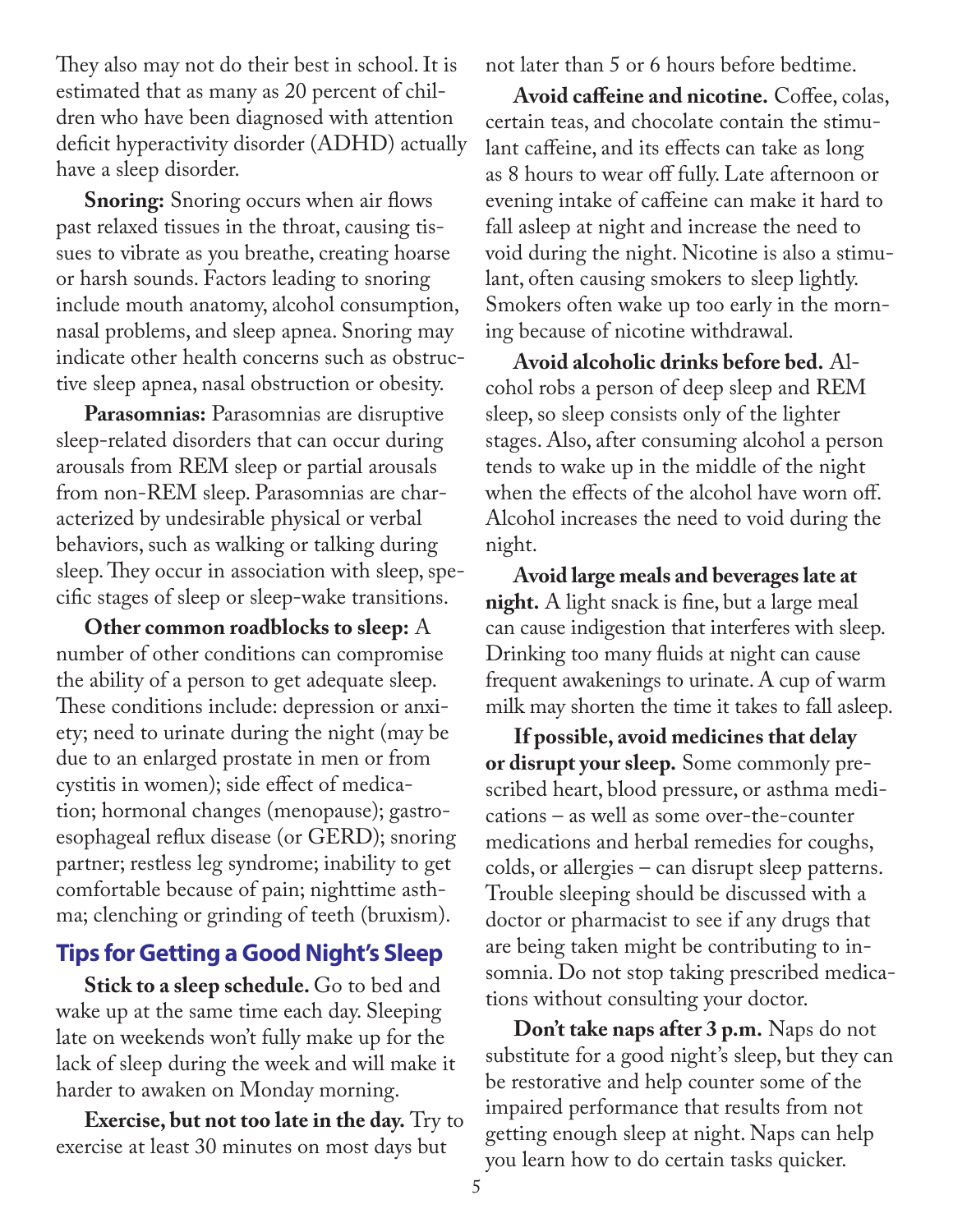Avoid taking naps later than 3 p.m., as late naps can interfere with falling asleep at night. Limit naps to one hour. Longer naps will make it harder to wake up and get back in the swing of things. Someone who takes frequent naps during the day might have a sleep disorder.

**Take a hot bath before bed.** The drop in body temperature after getting out of the bath contributes to feeling sleepy. Also, the bath can help a person relax, slow down and become more ready to sleep.

**Have a good sleeping environment.** Eliminate noise, light or anything that might distract from sleep. Keep the room cool and have a comfortable mattress and pillow. A television or computer in the bedroom can be a distraction, so move them to another room. Use the bedroom only for bedroom purposes.

**Have the right sunlight exposure.** Daylight is key to regulating daily sleep patterns. Try to get outside in natural sunlight for at least 30 minutes each day. If possible, wake up with the sun or use bright lights in the morning. Sleep experts recommend an hour of exposure to morning sunlight to help attune the biological clock to the difference between night and day.

**Don't lie in bed awake.** If still awake after lying in bed for more than 20 minutes, get up and do some relaxing activity until sleepy. The anxiety of not being able to fall asleep can make it harder to fall asleep.

**Relax.** De-stress the mind and body by visualizing details of a relaxing scenario, or progressively tighten and relax your muscles from head to toe. Mentally "park" your worries outside the sleeping environment. Make lists of tasks to be done the next day before going to bed to lessen the fear of forgetting something important. De-stressing rituals, such as meditation, can be useful.

**See a doctor if sleep problems persist.** A person who is consistently tired or not well rested during the day, despite spending enough time in bed at night, might have a sleep disorder. A family doctor or sleep specialist can help.

#### **Sleep Centers and Sleep Medicine Specialists**

If your doctor refers you to a sleep center or sleep specialist, make sure that center or specialist is qualified to diagnose and treat sleep problems. To find sleep centers accredited by the American Academy of Sleep Medicine, go to *www.aasmnet.org* and click on "Find a Sleep Center," or call 708-492-0930. To find sleep specialists certified by the American Board of Sleep Medicine, go to *www.absm.org* and click on "Diplomates of the ABSM."

#### **Sleep Medications**

Use of sleep medications does not address the sleep problem. Medications can create dependency and intensify problems if abused, misused, or taken too often. Read warning labels on all sleep medications. They should not be taken unless discussed first with your medical professional.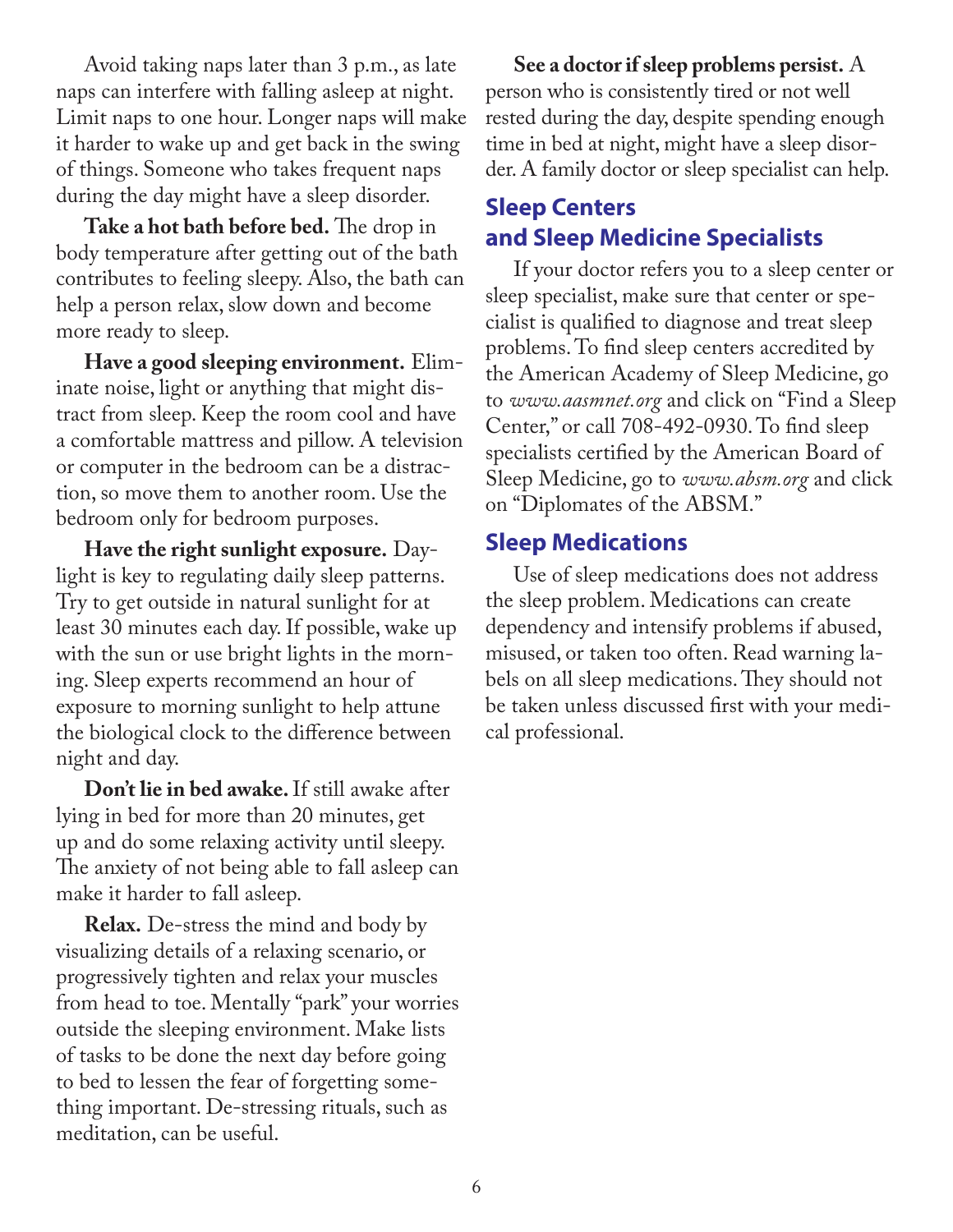#### **Author**

Donna R. Martinson , K-State Research and Extension – Geary County, Family and Consumer Sciences, 119 E. 9th, Junction City, KS 66441 Phone: 785-238-4161 *www.geary.ksu.edu* E-mail: *dmartins@ksu.edu*

#### **Reviewers:**

Suzanne Bollig, RRT, RPSGT, R EEG.T, Manager, Sleep and Neurodiagnostics Institute, Center for Health Improvement, Hays Medical Center, Hays, Kan.

Andrew B. Crocker, Extension Program Specialist – Gerontology Health, Texas AgriLife Extension Service, Texas A&M System

Mary Sullivan, K-State Research and Extension – Grant County, Family and Consumer Sciences, Ulysses, Kan.

#### **References and Resources**

American Academy of Sleep Medicine One Westbrook Corporate Center, Suite 920 Westchester, IL 60154 708-492-0930 *www.aasmnet.org*

American Insomnia Association *www.americaninsomniaassociation.org*

American Sleep Apnea Association *www.sleepapnea.org*

Narcolepsy Network, Inc. *www.narcolepsynetwork.org*

National Heart, Lung, and Blood Institute (NHLBI) *www.ninds.nih.gov/disorders/restless\_legs/ detail\_restless\_legs.htm*

National Heart, Lung, and Blood Institute (NHLBI) Information Center – Your Guide to Healthy Sleep P.O. Box 30105 Bethesda, MD 20892-0105 301-592-8563 TTY: 240-629-3255 *nhlbiinfo@nhlbi.nih.gov www.nhlbi.nih.gov/sleep*

National Sleep Foundation 1522 K Street, NW, Suite 500 Washington, DC 20005 Phone: 202-347-3471 *nsf@sleepfoundation.org www.sleepfoundation.org*

Restless Legs Syndrome Foundation *www.rls.org* 

*SLEEPLESS IN AMERICA Is Your Child Misbehaving or Missing Sleep?*, Mary Sheedy Kurcinka, HarperCollinsPublishers, 2006

*Whose kids? Our kids! Teens and Sleep*, B3706-13,, AJ Schwichtenberg and Stephen Small, University of Wisconsin